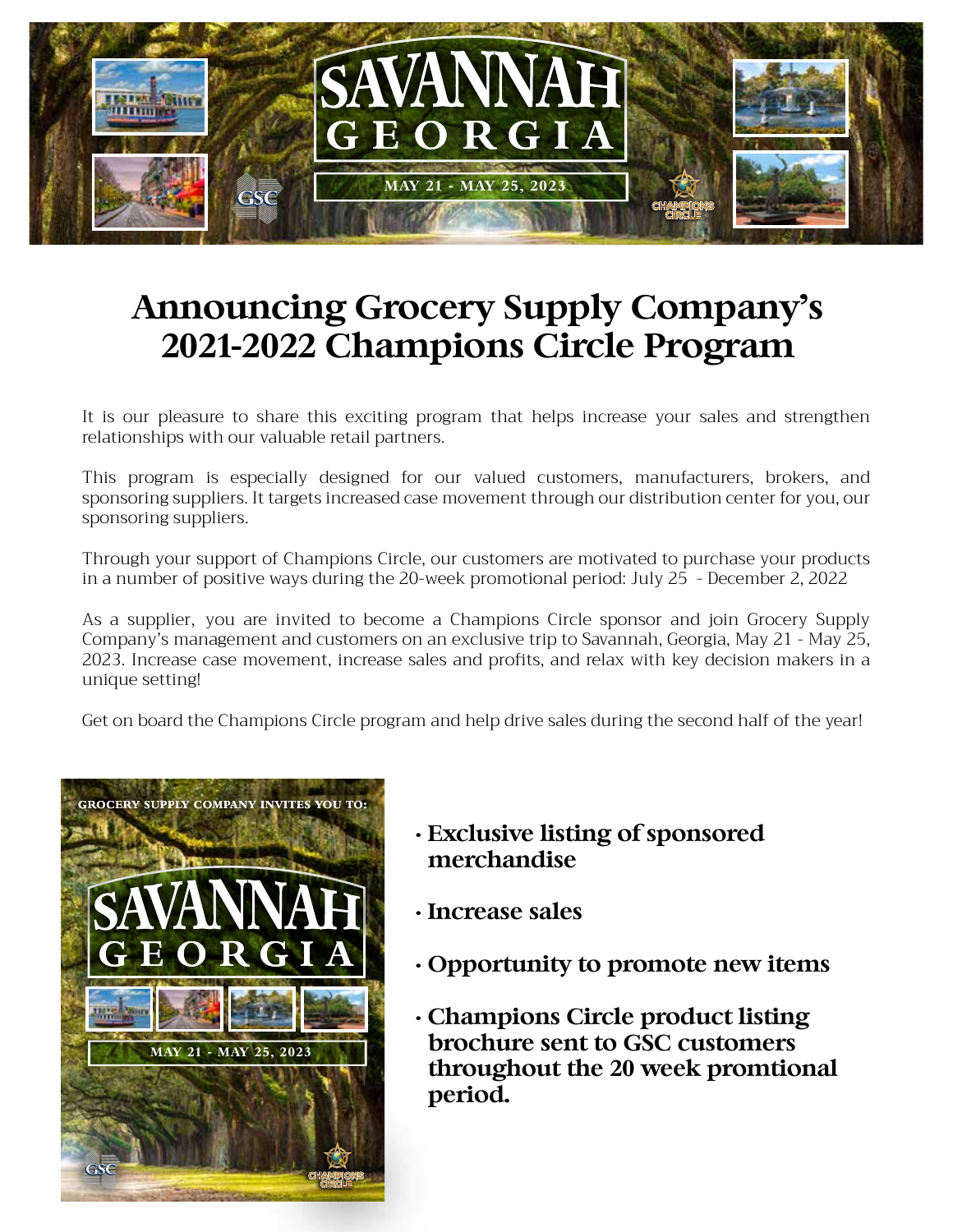

## **Supplier Investment Agreement**

**Supplier Name:**

agrees to invest in Grocery Supply Company's 2022-23 Champions Circle promotional program. Promotional Period: July 25 - December 2, 2022. Please indicate your sponsorship level below.



Please include our Platinum investment of \$24,000 payable in sixty (60) days

### **Gold Sponsor \$18,000**

Please include our Gold investment of \$18,000 payable in sixty (60) days



#### **Silver Sponsor \$11,000**

Please include our Silver investment of \$11,000 payable in sixty (60) days

\*Special Note: Commitment must be received by June 3, 2022.

Please check method of payment.

| By Check |  |
|----------|--|
|----------|--|

Deduction

| Company comments and the comments of the comments of the comments of the comments of the comments of the comments of the comments of the comments of the comments of the comments of the comments of the comments of the comme |  |
|--------------------------------------------------------------------------------------------------------------------------------------------------------------------------------------------------------------------------------|--|
|                                                                                                                                                                                                                                |  |
|                                                                                                                                                                                                                                |  |
|                                                                                                                                                                                                                                |  |
|                                                                                                                                                                                                                                |  |
|                                                                                                                                                                                                                                |  |

### **Thank You For Your Continued Support!**

Grocery Supply Company • P.O. Box 638 • Sulphur Springs, Texas 75483-0638 • 1-800-231-1938